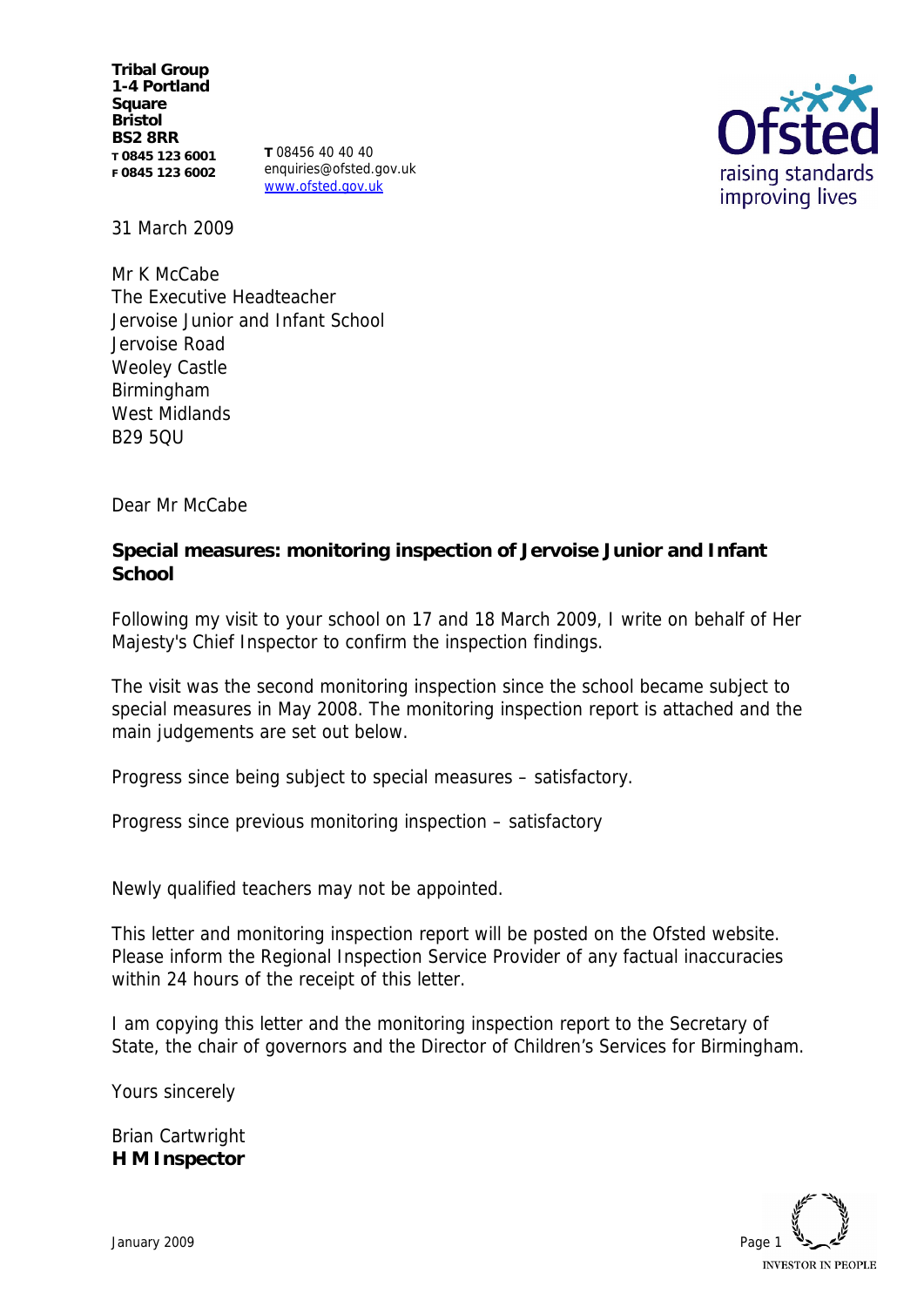

**Special measures: monitoring of Jervoise Junior and Infant School**

**Report from the second monitoring inspection on 17 and 18 March 2009**

## **Evidence**

I observed the school's work, scrutinised documents and met with the executive headteacher and deputy headteacher, other school managers, parents, pupils, a representative of the local authority, and the chair of governors.

## **Context**

A new Year 5 teacher started in January 2009, and a part-time Year 1 teacher has stepped into cover full time for an absent Year 1 teacher.

#### **Achievement and standards**

Work seen during this visit, in most classes, shows a significant improvement in the quantity of written activity by pupils, particularly so in Year 5 this calendar year. Since my previous visit, improving standards in English, mathematics and science in the work of all pupils are evident, although generally these remain lower than agerelated expectations. The school has introduced a tracking system to monitor pupils' progress that shows evidence of satisfactory or better progress in most classes, based on teacher levelling of work. This process has revealed some previous weakness in the accuracy of teacher assessment. Recent science work has shown an improvement in standards because pupils have become more involved in lesson content. Pupils post their questions about what they would like to know about space, and statements that they think they already do know on a 'wonder wall'. It has generated real curiosity and enthusiasm, some very good display work, and some very challenging questions.

Class teachers are using 'level ladders' and 'I can' statements that are understood and used by pupils well. The assessment coordinator has compiled predictive charts based on Key Stage 1 prior attainment that assumes pupils should make two National Curriculum levels of progress from the end of Key Stage 1 to the end of Key Stage 2. This is clearly indicating whether each pupil is on track to match that rate of progress. In addition, and slightly confusingly, the local authority and the school are working at reaching age related 'expected levels', but by this they mean age-related expected levels by the end of Key Stage 2. This is ambitious, worth doing as an aspirational objective, but unrealistic in the shorter term given the legacy of underachievement. The school has not yet fully established the Assessing Pupil Progress (APP) methodology as a consistent way to detail pupil attainment at a subject-specific level. Key Stage 1 work has been formally moderated, and this needs to be repeated for the teacher assessment of the Key Stage 2 classes ready for the next monitoring visit.

Progress since the last inspection on the areas for improvement:

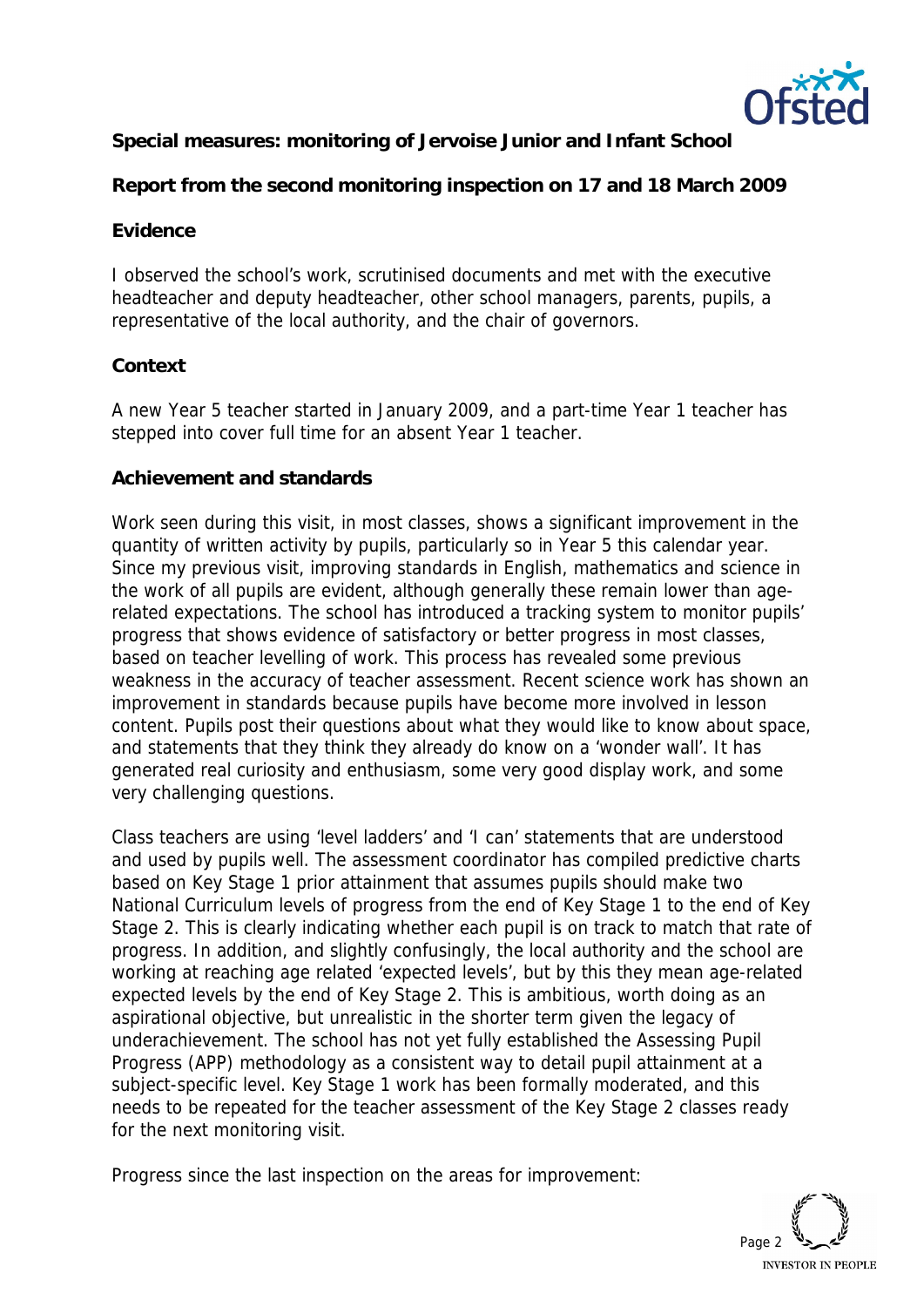

■ improve standards and achievement in English, mathematics and science – satisfactory.

# **Personal development and well-being**

Pupils said they thought the school was much better than a year ago. They pointed to more trips and activities, drinking fountains, and lessons being 'more fun'. They all said they felt safe, that the school quickly sorted out rare cases of bullying, and dealt firmly and fairly with persistent bad behaviour. In-class behaviour seen on this visit was good, and while playtimes were a bit lively and boisterous, behaviour was still satisfactory. Parents also said they have noticed improvements in their child's enjoyment of school, better information about what is happening in school, and have more confidence in the school's leadership and management. They remain less happy about school dinners and that is also a concern of governors who are seeking funding to build an in-house kitchen.

# **Quality of provision**

All the lessons seen on this visit were satisfactory, and the majority were good. In the good lessons, tasks matched the abilities of the pupils and pupils started the main tasks sooner rather than later, continuing to complete those tasks even if time was pressing. Teachers responded in a thoughtful and skilled way to feedback from pupils as the lesson progressed, trying a variety of additional strategies to match the emerging learning needs. In satisfactory lessons, the initial task was not so well geared to individual needs. Sometimes the legacy of weaker progress in the school showed as pupils turned out not to have the underpinning skills to complete the task. In one lesson, the teacher felt pressure to keep to the grand plan rather than let the pupils complete the original tasks, at which they were making good progress and enjoying the activity. Better lessons had teachers insisting on completing work quickly, with time-limited tasks and minimal whole-class discussion. Teachers did not just accept the first 'correct' answer but challenged pupils to explain their reasons.

Marking has improved so that in most books examined, teachers praise good work and give a straightforward comment on what needs to be done to improve the work further. In some cases, there is clear evidence of pupils responding to that advice in writing, but not in every case. Medium term planning is good, although it needs constant revision based on formative assessment of what the children actually manage to understand. At its best, this is leading to changed plans for the next lesson. This better teaching has not yet been in place long enough to make a significant impact on standards but in a short time the school and its pupils have come a long way.

Progress since the last inspection on the areas for improvement:

 improve the quality of teaching and learning so that it meets the needs of all pupils **–** good.